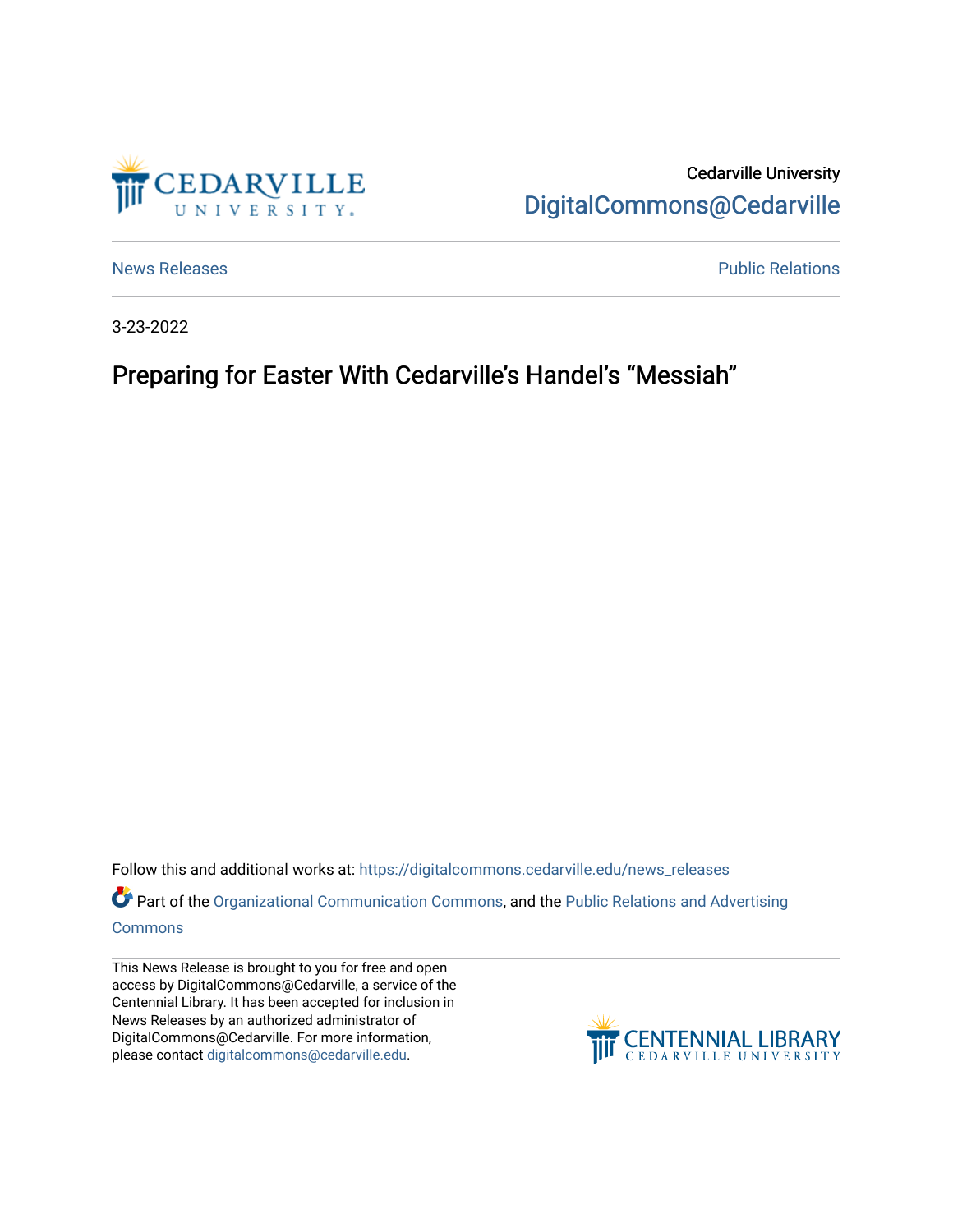## **FOR IMMEDIATE RELEASE March 23, 2022**

**CONTACT:** Mark D. Weinstein Executive Director of Public Relations [937-766-8800](tel:937-766-8800) (o) [937-532-6885](tel:937-532-6885) (m) [Mweinstein@cedarville.edu](mailto:Mweinstein@cedarville.edu) @cedarvillenews

## **Preparing for Easter With Cedarville's Handel's "Messiah"**

**CEDARVILLE, OHIO --** Cedarville University's department of [music](https://www.cedarville.edu/academic-programs/music) and [worship](https://www.cedarville.edu/academic-programs/worship) will present the Easter portion of Handel's "Messiah" on Friday, April 1, at 7 p.m. in the Dixon Ministry Center chapel.

After a two-year hiatus due to the pandemic, the department's classic tradition of the annual Masterworks concert will continue.

Guest conductor Peter Stafford Wilson of the Springfield Symphony Orchestra will join the university orchestra, faculty solo artists, and more than 100 choir members for the event.

Tickets are available [online](https://cedarvilleuniversity.regfox.com/masterworks-concert-2022) at [cedarville.edu/masterworks](http://cedarville.edu/masterworks) and at the door.

"It's the masterwork of all masterworks," said Dr. [Lyle Anderson,](https://www.cedarville.edu/academic-schools-and-departments/music-and-worship/music/faculty/anderson-lyle) senior professor of music and director of the concert chorale. "It presents the entire story of Christ's death, burial, resurrection and his return through soul-stirring music."

Cedarville presents "Messiah" every four years to ensure every student has an opportunity to experience its message while they are undergraduates.

Guest artists include Dr. [Mark Spencer,](https://www.cedarville.edu/academic-schools-and-departments/music-and-worship/music/faculty/spencer-mark) associate professor of music, baritone; [Beth Porter,](https://www.cedarville.edu/academic-schools-and-departments/music-and-worship/music/faculty/porter-beth) chair and associate professor of music, soprano; Tony Burdette, from The University of Cincinnati, tenor; and Denise Milner Howell from the Cleveland Institute of Music, mezzo soprano.

"There is nothing more powerful than God's gift of music in expressing the inexpressible," Anderson added. "Putting truth into a musical context allows it to penetrate the ears, mind and spirit of those who will hear it."

Click [here](https://cedarvilleuniversity.regfox.com/masterworks-concert-2022) to buy tickets.

Located in southwest Ohio, Cedarville University is an accredited, Christ-centered, Baptist institution with an enrollment of 4,715 undergraduate, graduate, and online students in more than 150 areas of study. Founded in 1887, Cedarville is one of the largest private universities in Ohio, recognized nationally for its authentic Christian community, rigorous academic programs, including the Bachelor of Arts in [Music,](https://www.cedarville.edu/academic-programs/music) strong graduation and retention rates, accredited professional and health science offerings, and high student engagement ranking. For more information about the University, visit [cedarville.edu.](https://www.cedarville.edu/)

Written by Alex Boesch